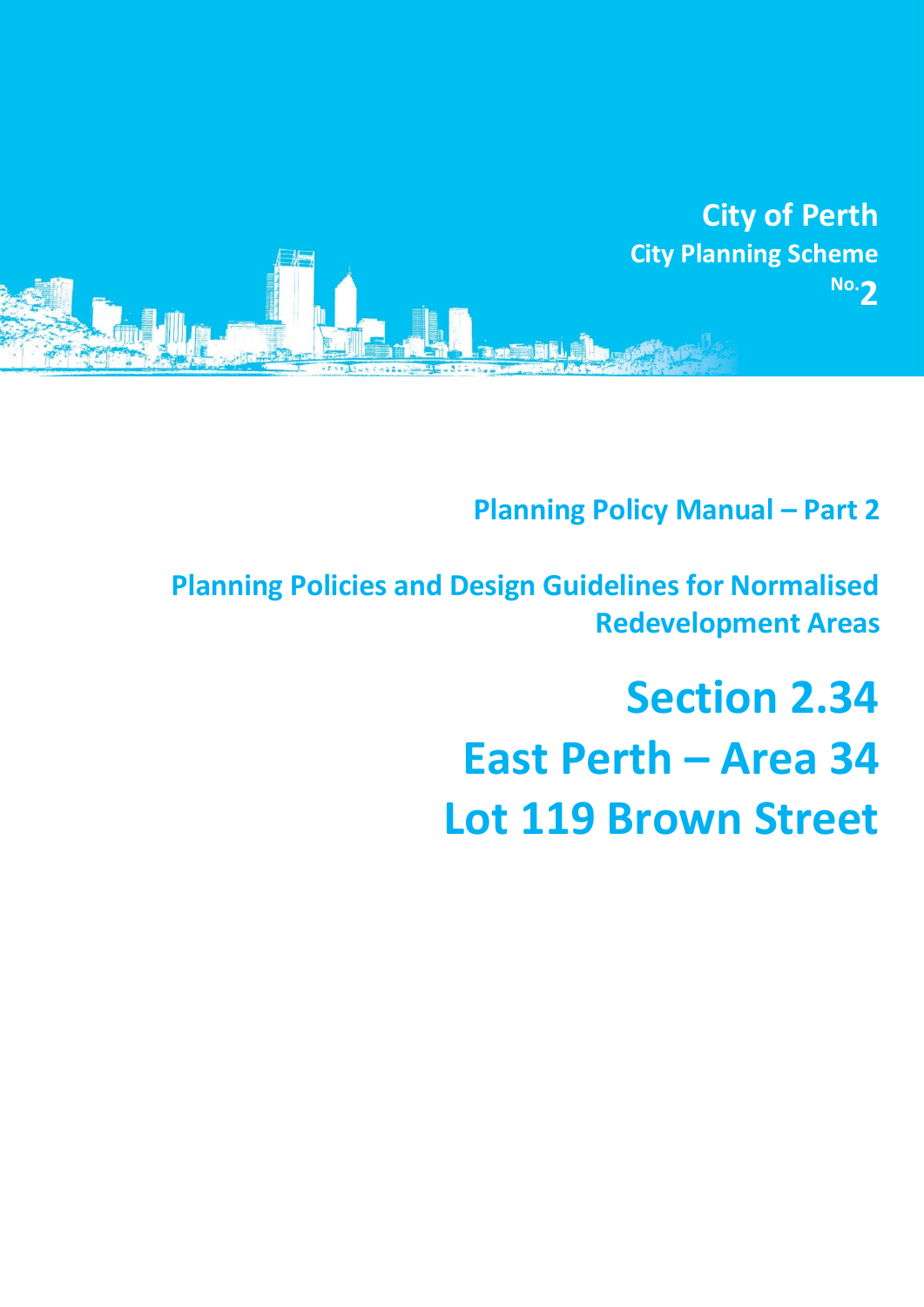

East Perth Area 34 – Lot 119 Brown Street

|   | 11 March 2008    | Adopted |
|---|------------------|---------|
|   | 17 March 2015    | Amended |
| 3 | 13 December 2016 | Amended |
| 4 | 11 April 2017    | Amended |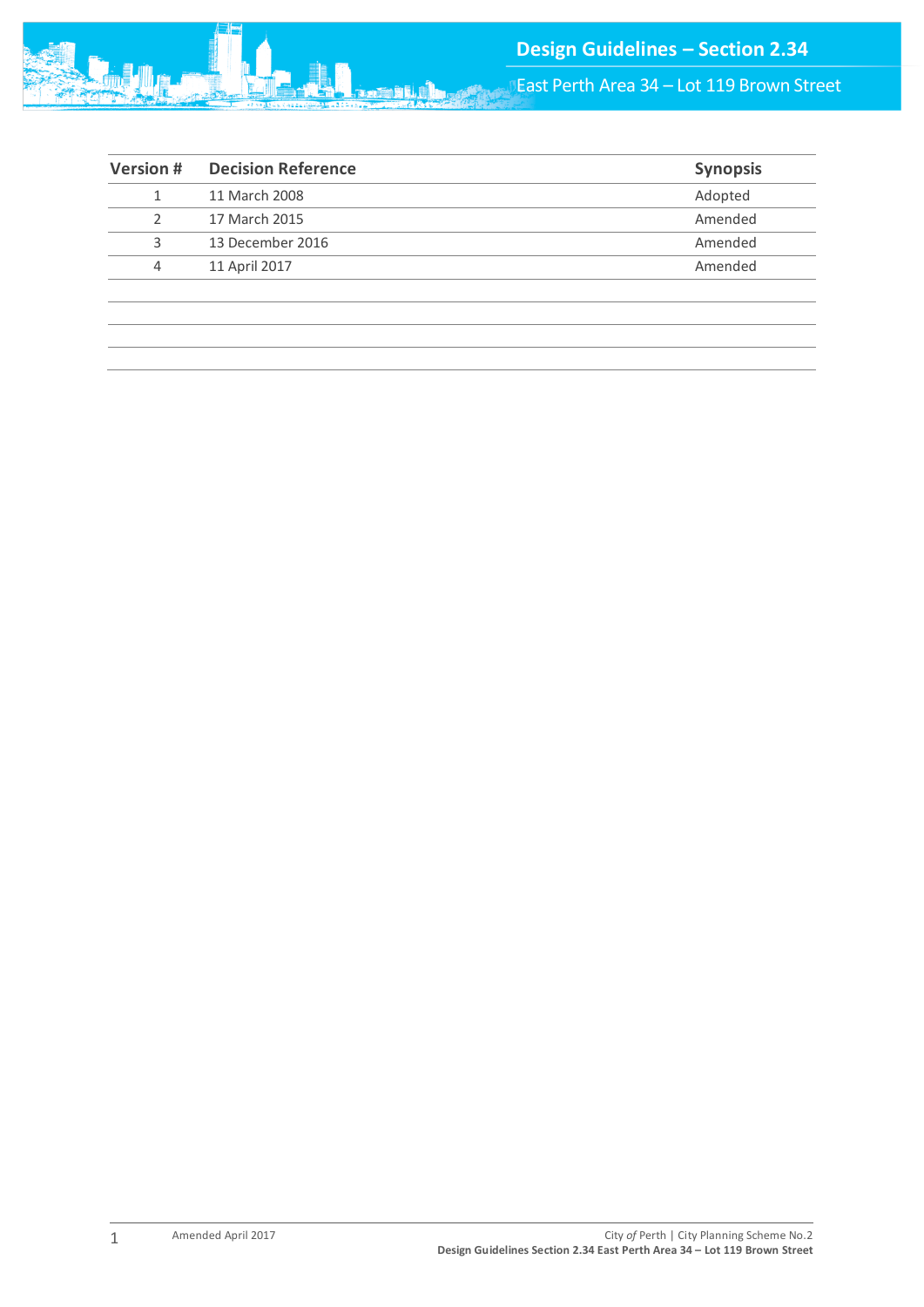# **CONTENTS**

| <b>SECTION</b> | <b>TITLE</b><br><b>PAGE</b>                         |  |
|----------------|-----------------------------------------------------|--|
| 1.0            |                                                     |  |
| 1.1.           |                                                     |  |
| 1.2            |                                                     |  |
| 1.3            |                                                     |  |
| 1.4            |                                                     |  |
| 1.5            |                                                     |  |
| 2.0            |                                                     |  |
| 2.1            |                                                     |  |
| 2.2            |                                                     |  |
| 2.3            |                                                     |  |
| 2.4            |                                                     |  |
| 2.5            |                                                     |  |
| 3.0            | PERMITTED AND ENCOURAGED CHANGES TO BUILDING FABRIC |  |
| 3.1            |                                                     |  |
| 3.2            |                                                     |  |
| 3.3            |                                                     |  |
| 3.4            |                                                     |  |
| 4.0            |                                                     |  |
| 5.0            |                                                     |  |
| 6.0            |                                                     |  |
| 7.0            |                                                     |  |
| 8.0            |                                                     |  |
| 9.0            |                                                     |  |
| 10.0           |                                                     |  |

**min**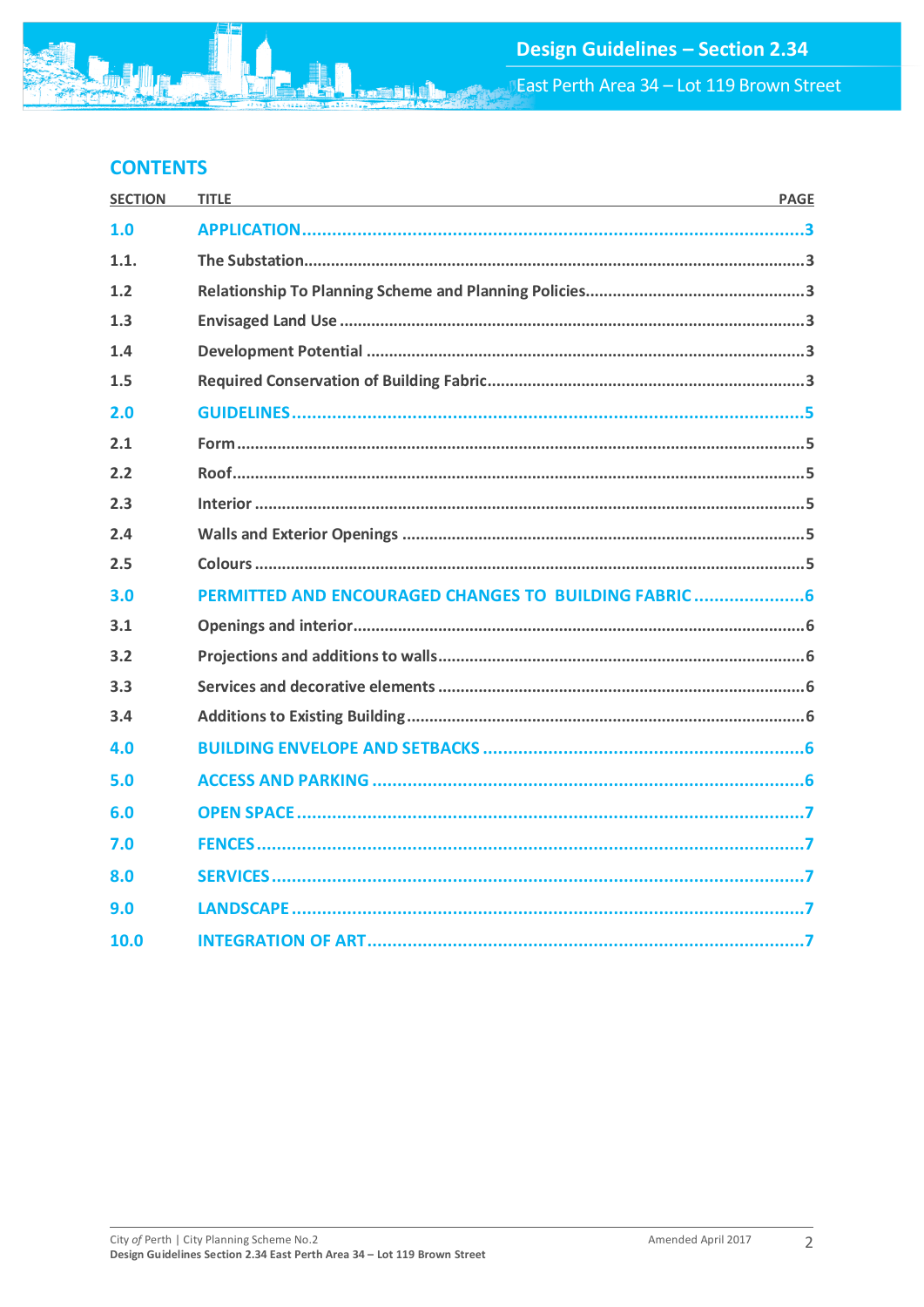# <span id="page-3-0"></span>**1.0 APPLICATION**

These Design Guidelines apply to Lot 119 Brown Street, East Perth.

## <span id="page-3-1"></span>**1.1. The Substation**

The former No.6 Electricity and Gas Substation is situated at 89 Brown Street (Lot 119) on the corner of Glyde Street, East Perth. This building is of local cultural heritage significance and is on the Heritage Council of WA State Register of State Cultural Heritage Significance. Its retention is required to help to provide a continuum between the redeveloped East Perth and East Perth's past. It is part of a small precinct comprised of buildings representative of East Perth's industrial heritage. A Conservation Plan has been prepared and should be read in conjunction with these Guidelines. The local government will refer to the Conservation Plan in determining proposals for this site. In addition, advice needs to be sought from the Heritage Council of WA to ensure consistency with any endorsed conservation plan.

## <span id="page-3-2"></span>**1.2 Relationship To Planning Scheme and Planning Policies**

The former electricity substation is situated within the Boans Precinct (Precinct EP6) as defined in the City of Perth Local Planning Scheme No. 26 (Normalised Redevelopment Areas)(herein called 'the Scheme').

These Design Guidelines are intended to supplement the provisions of the Scheme and should be read in conjunction with the Scheme, in particular those provisions relating to the Claisebrook Village Project Area, Precinct EP6: Boans, and other Planning Policies.

The Deemed Provisions set out in the *Planning and Development (Local Planning Schemes) Regulations 2015* also form part of the Scheme Text.

The Scheme identifies Preferred, Contemplated and Prohibited uses for Precinct Ep6: Boans and stipulates maximum plot ratio. In determining any application for development approval, the local government will have regard to these Design Guidelines, the Scheme and other Planning Policies.

## <span id="page-3-3"></span>**1.3 Envisaged Land Use**

Recycling of the existing building for residential use is sought, with scope for combined residential/studio workplaces to be included provided that the planning and construction enables the quiet and concurrent enjoyment of each occupancy.

## <span id="page-3-4"></span>**1.4 Development Potential**

Previous architectural analysis has suggested that about 5 dwellings would be appropriate in redevelopment of the building. The local government will consider proposals for other numbers of dwellings provided that the development complies with these Guidelines in all other respects.

## <span id="page-3-5"></span>**1.5 Required Conservation of Building Fabric**

Conservation through adaptive re-use of building is sought. It is strongly recommended that the services of professionals experienced in heritage building adaptation be retained for both the design and construction of this project. Conformity with the Conservation Plan prepared for the building is expected.

The external fabric is to be retained as far as possible and appropriately repaired wherever necessary. More flexibility in design treatment will be considered where this is not visible from outside the lot.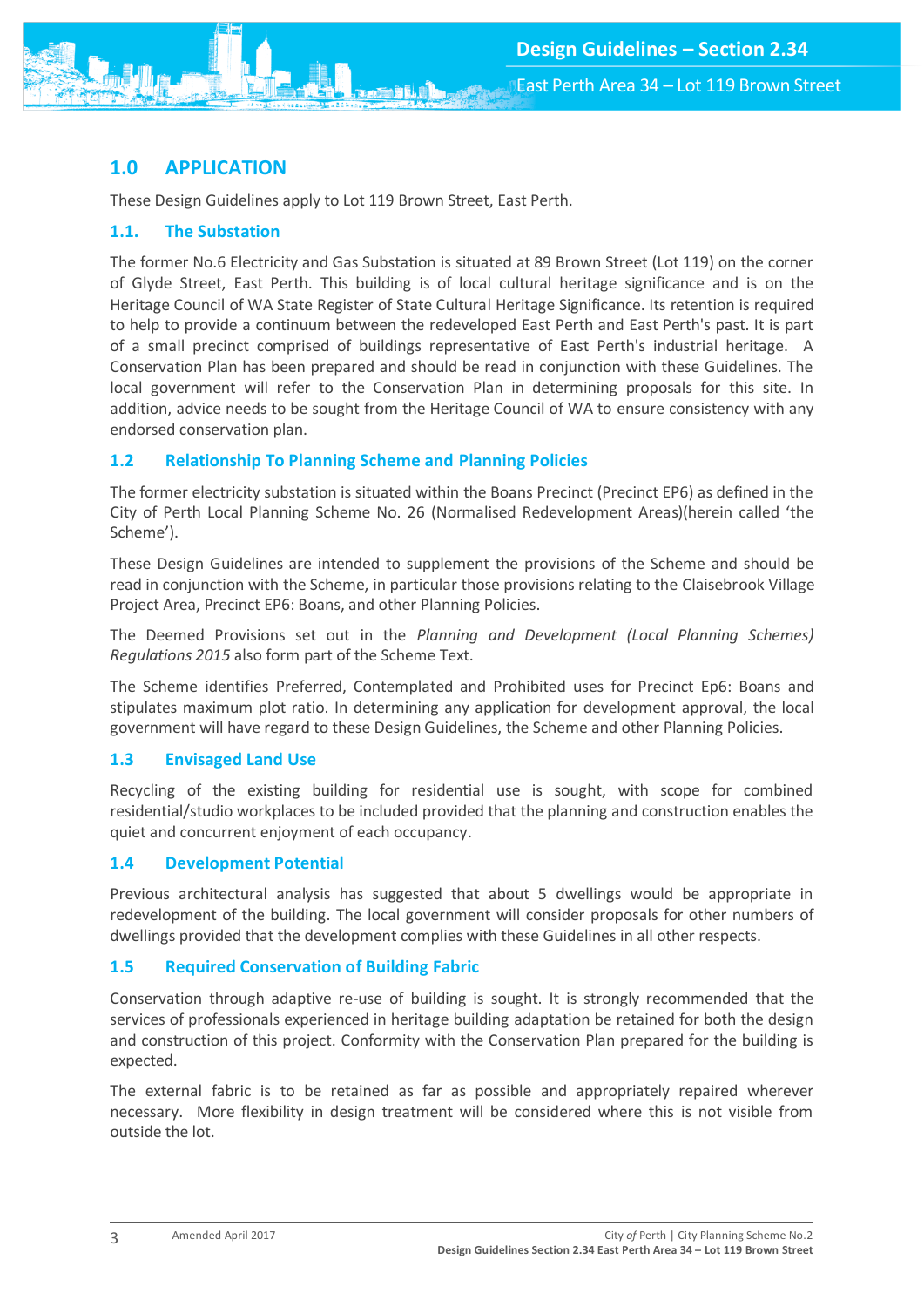

East Perth Area 34 – Lot 119 Brown Street



WEST ELEVATION



NORTH ELEVATION

SOUTH ELEVATION



#### EAST ELEVATION

Figure 1:- Elevations of former No. 6 Electricity and Gas Substation Lot 119 (89) Brown Street, East Perth.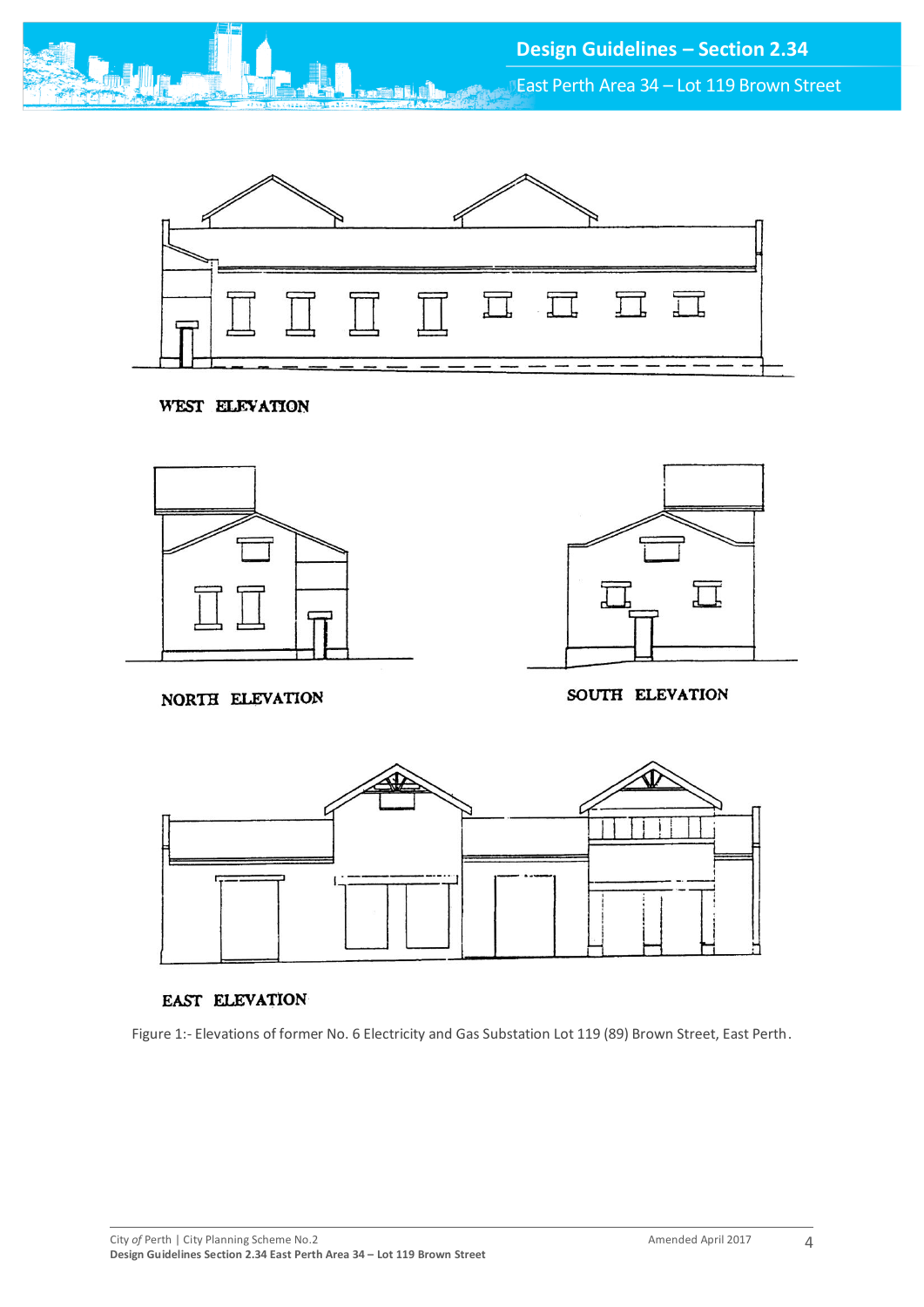# <span id="page-5-0"></span>**2.0 GUIDELINES**

## <span id="page-5-1"></span>**2.1 Form**

• Building form and mass is to be retained within the existing envelope. Except as otherwise detailed in these Guidelines, no additional structures will be permitted on the site.

## <span id="page-5-2"></span>**2.2 Roof**

- Existing roof geometry is to be retained.
- All existing asbestos roof sheeting is to be replaced with corrugated metal sheeting to the local government's approval.
- Roof plumbing and rainwater goods are to be replaced with approved modern equivalents that match the original (where this profile cannot be determined, match the original guttering profile of the Boans warehouse, opposite this site in Glyde Street).

## <span id="page-5-3"></span>**2.3 Interior**

Major components that indicate the past use of the place should be retained where possible, or patterns reflecting their presence should be considered as an alternative. The floor trenching is an example of this approach, where a memory of the routes could be preserved through the treatment of the floors.

## <span id="page-5-4"></span>**2.4 Walls and Exterior Openings**

- All original external red brick walls are to retain a face finish (no painting or rendering permitted).
- Concrete lintels, sills and rendered banding are to be retained and conserved and either paint finished or returned to the original concrete finish.
- All existing openings and indications of previous openings which are visible from the street are to be retained.
- The overall opening configuration of the eastern wall should be respected and alterations in this wall should reveal the nature of the present configuration. Infilling or revised fenestration should mark the existing patterns.
- Original openings which have been bricked up may be re-opened. Where original windows exist, these are to be retained and re-used. Reglazing will be permitted if necessary.
- The vent openings in the east facing gable end wall closest to Brown Street are to be retained (they may be re-used as windows).
- Lifting beams are to be retained.
- The iron gates to the transformer cubicles are to be retained (sensitive modification to suit the new use will be considered).
- Generally no projections or "add-ons" may be made to the existing street frontages (eg: balconies, bay or dormer windows, security screens, roof projections).

## <span id="page-5-5"></span>**2.5 Colours**

- Paint finishes to exterior elevations are to be limited to previously painted surfaces such as the fascias and door, lintels and banding, and any approved new windows and doors.
- An attempt should be made to identify and re-use original colour schemes, as revealed by paint scrapes. Where this is not possible, colours may be selected from the Dulux "Traditional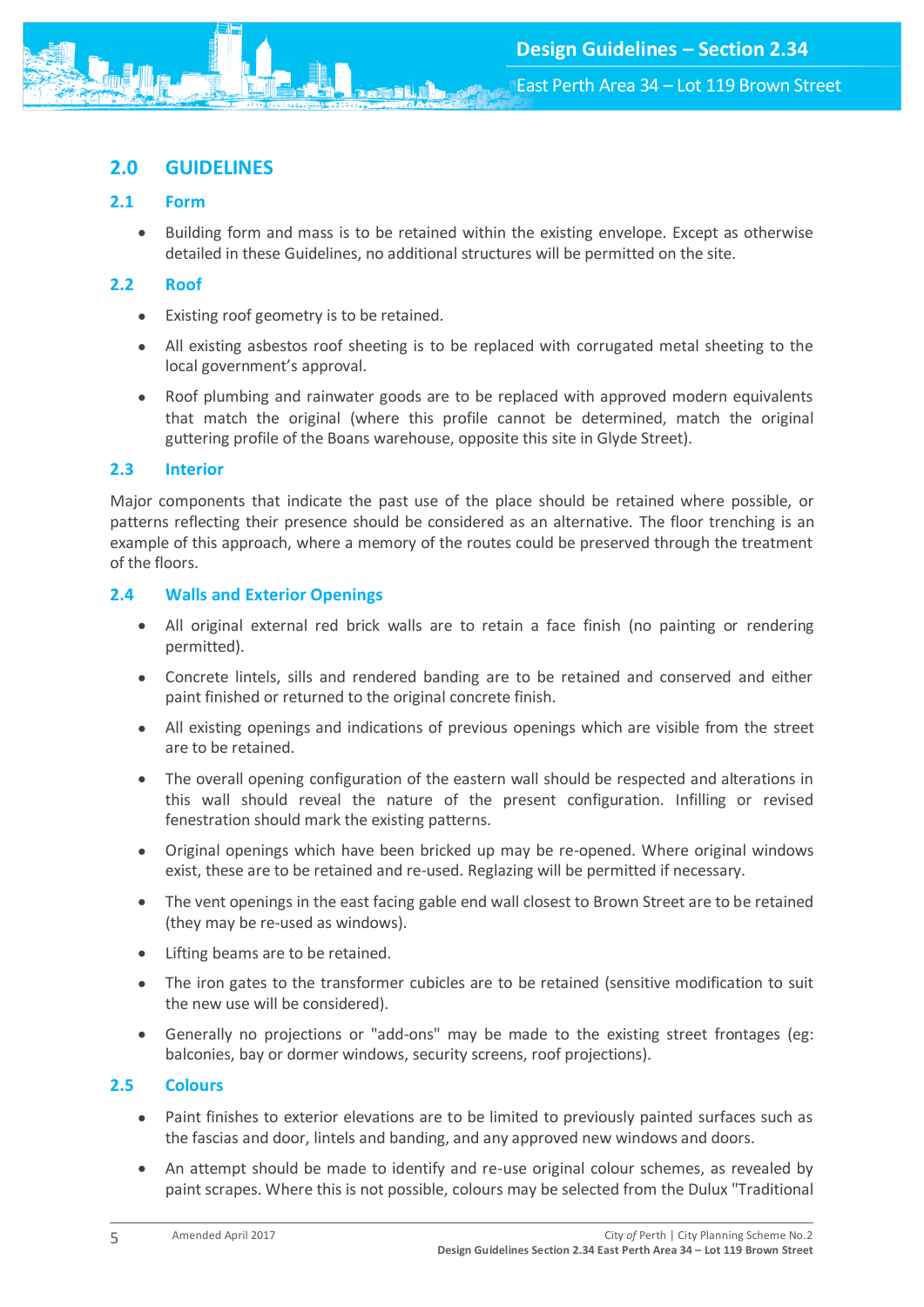Colours", Wattyl "Heritage Range", Solver "Heritage Colour Range", or other approved range. All exterior colour schemes, including any proposed Colorbond finishes, are to be submitted to the local government for approval.

# <span id="page-6-0"></span>**3.0 PERMITTED AND ENCOURAGED CHANGES TO BUILDING FABRIC**

## <span id="page-6-1"></span>**3.1 Openings and interior**

- Existing openings and indications of previous openings may be used for windows and doors, provided that their proportions and detailing are retained in keeping with the original vocabulary of openings of the building.
- Minor, essential new openings are permitted to the street provided these are in keeping with the original vocabulary of building openings. An example would be the provision of a new door below a once blanked off window to provide street access, and reinstatement of the window. The width, proportions and lintel should utilise or match that of the window opening.
- The local government support for any new openings will depend on the extent to which proposed openings are in sympathy with the built fabric and the original building vocabulary of openings.
- The proportion of openings to solid wall may be changed significantly for the eastern wall.

## <span id="page-6-2"></span>**3.2 Projections and additions to walls**

- Generally awnings and canopies should be avoided on the street elevations, but where approved must be of a lightweight and contemporary appearance.
- Balconies may be added to the southern and eastern elevations of the building only. These should be of a lightweight and contemporary appearance.

#### <span id="page-6-3"></span>**3.3 Services and decorative elements**

 Retention of services, equipment and piping which assists in understanding the previous use of the building is encouraged. Relocation of such elements will be supported if this will enable its retention within the redevelopment.

### <span id="page-6-4"></span>**3.4 Additions to Existing Building**

 Except as otherwise specified in these Guidelines, no additional structures, whether free standing or attached to the existing building, will be permitted.

## <span id="page-6-5"></span>**4.0 BUILDING ENVELOPE AND SETBACKS**

- The building height and bulk is to be contained within the existing building envelope defined by the building form, with only minor projections permitted.
- Apart from any approved projections, setbacks established by the existing built form are to be retained.

## <span id="page-6-6"></span>**5.0 ACCESS AND PARKING**

- On site visitor parking is not required.
- Open car parking is preferred, however if covered parking is considered essential then the structure is to be minimal and of a modern, light design and construction.